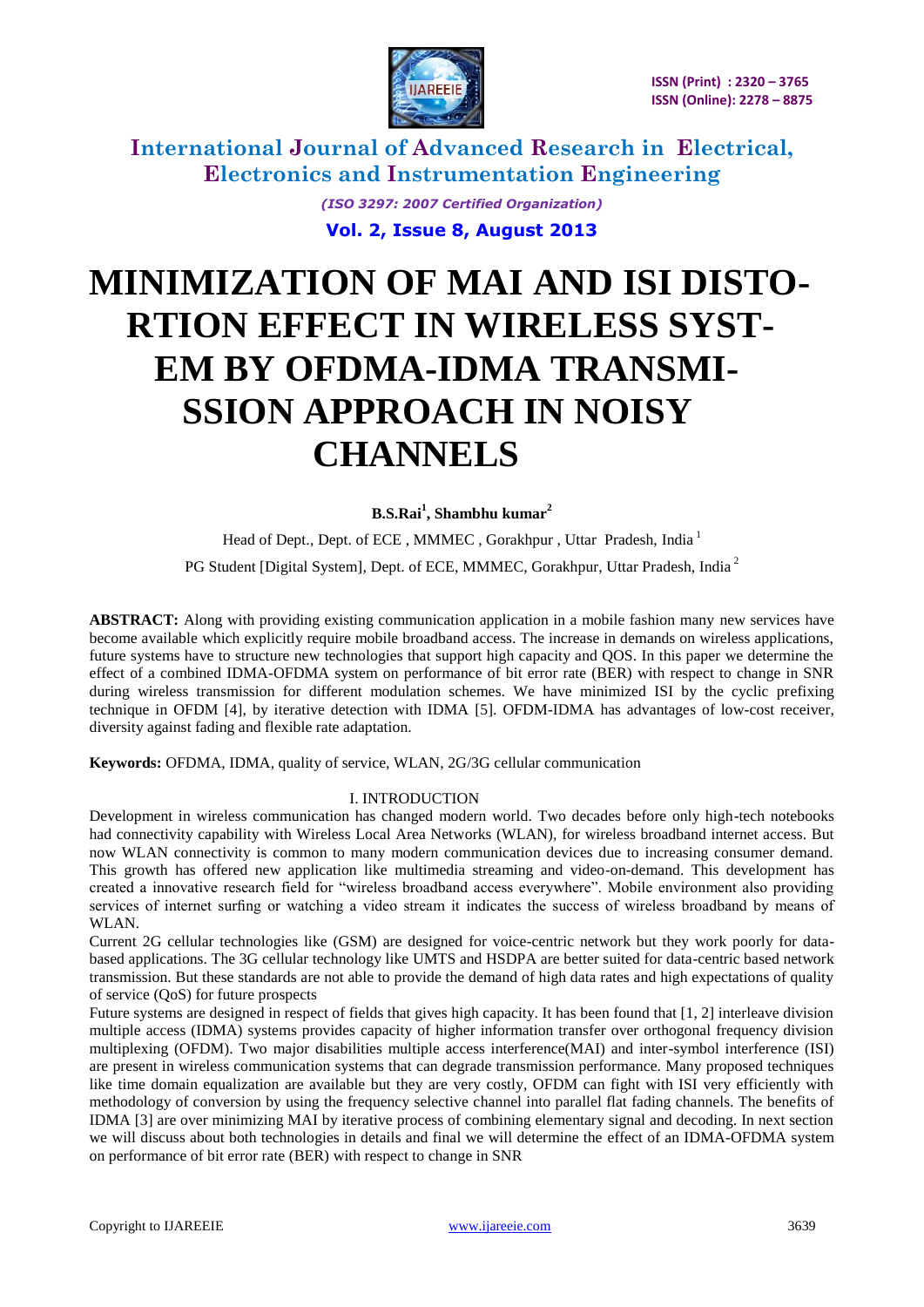

*(ISO 3297: 2007 Certified Organization)*

### **Vol. 2, Issue 8, August 2013**

#### II. IDMA AND CHANNEL INTERSYMBOL

Inter Symbol Random interleaving facilitates detection in ISI channels [11] and minimizing MAI both. The workings of IDMA Technology in wireless communication are discussed below

#### 1BASICIDMASYSTEM

For anIDMA system in presence of ISI channel, the modified model of a received signal is given by equation (1):

$$
\mathbf{r} = \sum_{k=1}^K \sqrt{P_k} \; h_k \otimes X_k + z(1)
$$

r: received signal vector,

 $h_k: \{h_{k,0}, \ldots, h_{k,L-1}\}\$ a fading coefficients vector for user k,

 $x_k$ : the transmitted signal vector for user k,

z: sample vector of AWGN noise and

⊗: represents convolution operation.

Let we consider the transmitter for user k, at start the information encoded by  $ENC_k$  (encoder) see figure 1 and then passed by an interleaver  $\pi_k$  into a chip sequence  $\{x_k(j)\}\$ . In some cases a power control factor  $\sqrt{p_k}$  is also used. The conventional spreading operation in CDMA is used but it is not necessary because user separation is also performed by user-specific interleavers  $\{\pi_k\}$ .



 **Fig1: The system model of an IDMA multiple access scheme**

Focusing the  $k<sup>th</sup>$ user the equation (1) is written as:

$$
r(j) = \sqrt{p_k} h_k x_k(j) + \xi_k(j)
$$

where $\xi_k(i)$  is the noise-plus-interference component in r(j) with respect to  $x_k(i)$ . Although the above detection technique is rather simple and straightforward, it works very well, usually converging to satisfactory results within several iterations.

#### III. OFDMA TRANSMISSION SYSTEM

In OFDMA the transmitted signal is taken as sum of equal bandwidth but independent Nc sub-symbols having frequency separation  $1/T_s$ ,  $(T_s : OFDMA$  symbol time duration). Since all *K* sub carriers are used to carry data for one user. In case of multiple users want to transmit using OFDM, they have to take their turns in time [4]. The OFDMA transmission system of OFDMA is shown in Figure. 2.

Here one sub-carrier is assigned per user and additive white Gaussian noise (AWGN) is acting as source of disturbance , the nth of encoded bits is mapped into the complex valued OFDMA vector [5] of QPSK constellation points, and thereafter single multi carrier symbol in the continuous time representation is given as:

$$
X_K(n) = 1/\sqrt{N_c} \sum_{k=0}^{N_c} d_k(n) e^{j2\pi kn/N_c}
$$
  
Copyright to IJAREEIE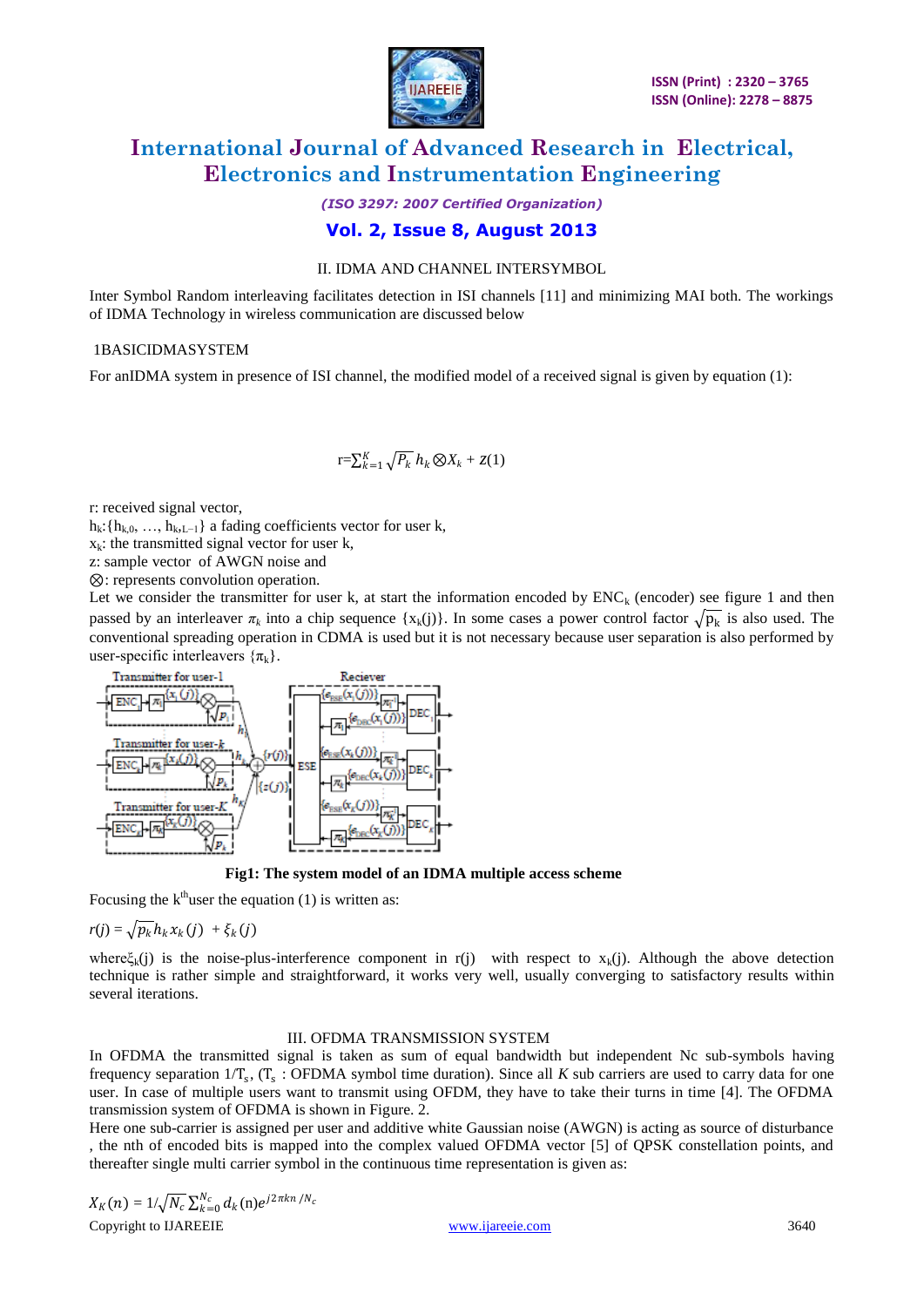

*(ISO 3297: 2007 Certified Organization)*

## **Vol. 2, Issue 8, August 2013**

Where m is a symbol index and  $X_k(m)$  is the QPSK value of  $k^{th}$  user with K= 0, 1, ..., K- 1, at the receiver, here the all users channels to the base station are constant for every OFDMA symbol. The demodulated receive signal is written below:

 $\widehat{d_k}$  = 1 / $\sqrt{N_c}\sum_{k=0}^{N_c} d_k(m)e^{-j2\pi km/N_c}$ 



Fig 2: The transmitter and receiver structure of an OFDMA system, where ∆ denote the cyclic prefix

#### IV. OFDMA IDMA

Multiple-access interference (MAI) and inter-symbolinterference (ISI) cause degrading quality inwireless communication. Conventional methods are very costly and recently it has been shown that interference can be minimized by an orthogonal frequencydivisionmultiplexing interleave-division multiple-access (OFDM-IDMA) scheme [6–8]. In this paper we have minimize ISI by the cyclic prefixing technique in OFDM [9],by iterative detection with IDMA [10]. Comparedwith conventional multi-carrier schemes, OFDM-IDMAhas several noticeable advantages such as low-cost receiver,diversity against fading and flexible rate adaptation.

The results consist of the analysis and design for OFDM-IDMA. We show that OFDMA IDMA schemes can achieve significant performance improvement over orthogonal schemes. This provides a motivation for optimising the performance of OFDM-IDMA systems according to theoretical prediction.

#### V. RESULTS AND DISCUSSION

We have used Matlab10 based platform for writing algorithm.We have written script file for wireless transmission in AWGN noise at different SNR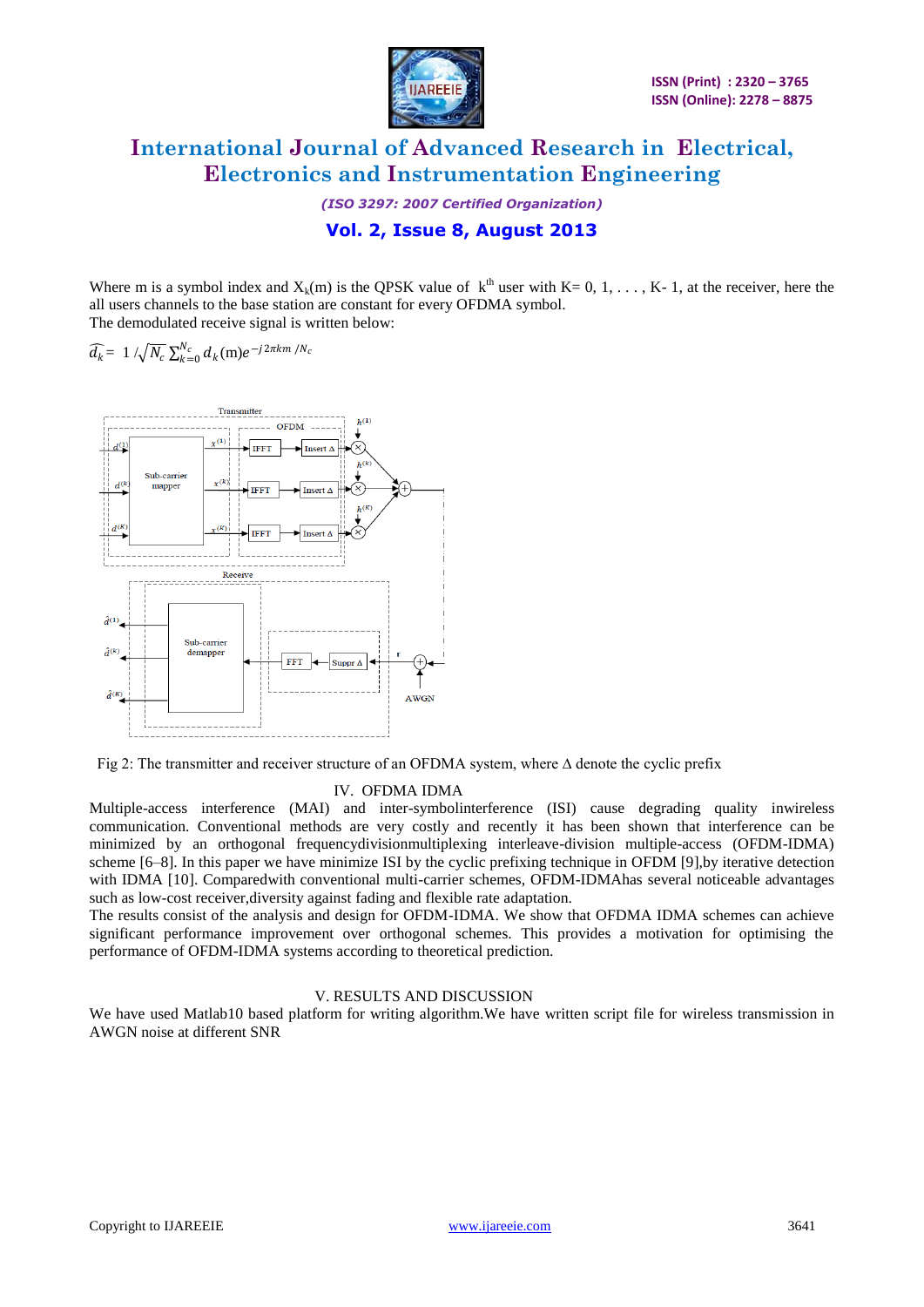

*(ISO 3297: 2007 Certified Organization)*

## **Vol. 2, Issue 8, August 2013**



Fig 3: BER vs SNR plot for BPSK modulation using IDMA(solid) & IDMA-OFDMA(dash) transmission.

We applied first IDMA on our message signal and checked BER at SNR values varying from 0 to 5. Figure 3 (a & b) are BER vs SNR plot for BPSK modulation solid line for IDMA and dashed line for IDMA-OFDMA transmission. We can see that the BER for OFDMA-IDMA transmission is lower than IDMA. 3(a) and 3(b) are results obtained for two different random messages.



Fig 4: BER vs SNR plot for QPSK modulation using IDMA (solid) & IDMA-OFDMA(dash) transmission.

Similar algorithm is applied for QPSK modulation. Figure  $4(a \& b)$  are obtained again for two different random signals and we an again see that The BER for OFDMA-IDMA (dashed) is obtained lower than IDMA only(solid).

Prior to interleaving we have applied conventional coding.For BPSK the polly to trellis structure used is (5,[23,35,32,31])for generating polynomial and for QPSK it is ([5 4],[23 35 32 31; 17 14 5 13]) about 1384 binary message signals are generated different time for testing the algorithm.

Similar algorithm is applied for 8PSK modulation. Figure 5 (a & b) are obtained again for two different random signals and we can see that The BER for OFDMA-IDMA (dashed) is obtained lower than IDMA only (solid).

We have considered three case for each case the maximum value of BER obtained is given in table 1.